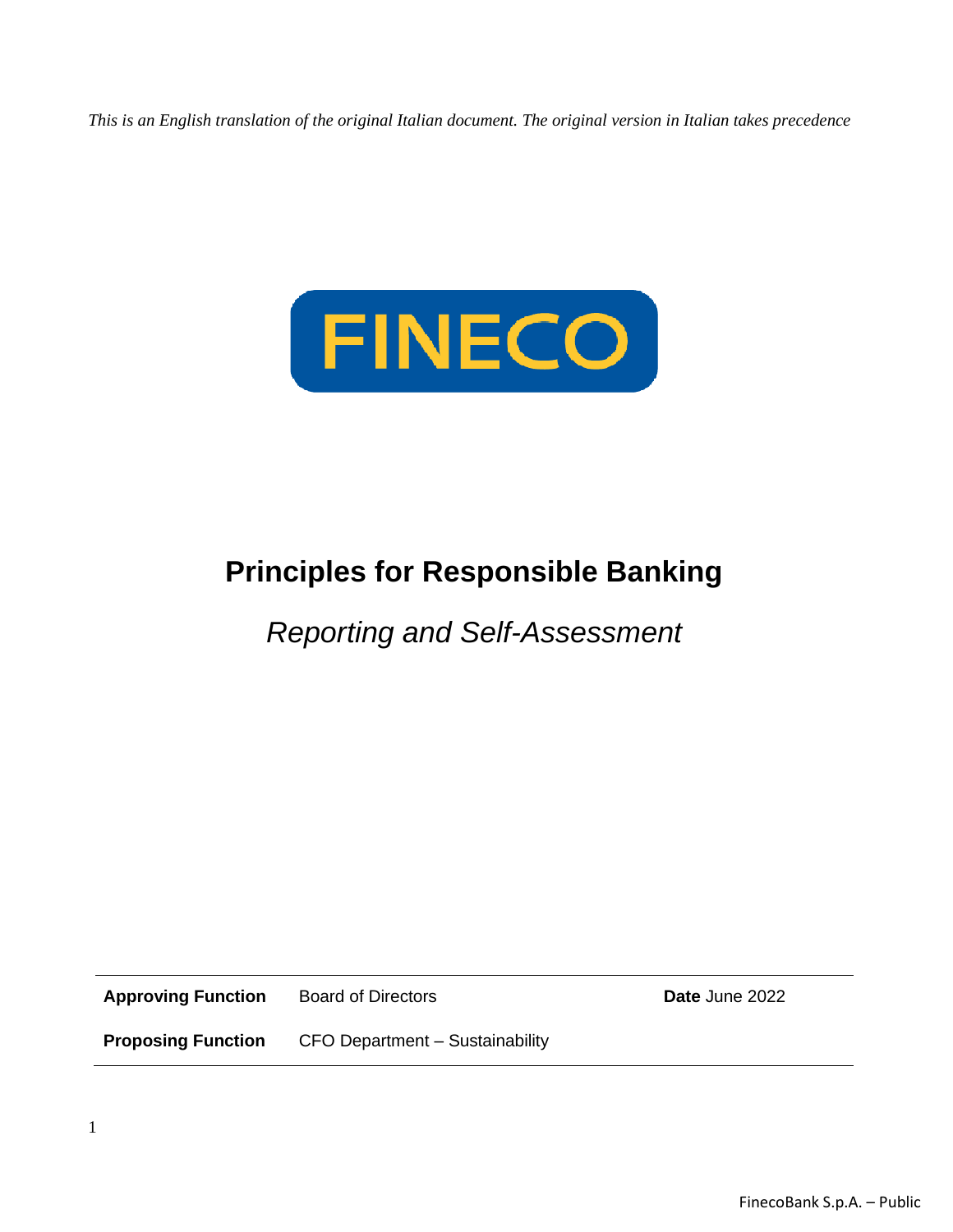## **Principles for Responsible Banking**

In December 2020, FinecoBank S.p.A. signed the *United Nations Principles for Responsible Banking* (PRB), formalizing its commitment to analyse the environmental and social consequences of its activities, and to set goals that can lead to measurable improvements on its most significant aspects. This Report is the first Self-Assessment to describe how Fineco is meeting its commitments as a PRB signatory.



| <b>Reporting and self-</b><br>assessment requirements                                                                                                                                                                                                                                                                                                                      | High-level summary of bank's response                                                                                                                                                                                                                                                                                                                                                                                                                                                                                                                                                                                                                                                                                                                                                                                                                                                                                                                                                                                                                                                                                                                                                                                                                                                                                                                                              | <b>References/</b><br>links to full response/<br>relevant information                                               |
|----------------------------------------------------------------------------------------------------------------------------------------------------------------------------------------------------------------------------------------------------------------------------------------------------------------------------------------------------------------------------|------------------------------------------------------------------------------------------------------------------------------------------------------------------------------------------------------------------------------------------------------------------------------------------------------------------------------------------------------------------------------------------------------------------------------------------------------------------------------------------------------------------------------------------------------------------------------------------------------------------------------------------------------------------------------------------------------------------------------------------------------------------------------------------------------------------------------------------------------------------------------------------------------------------------------------------------------------------------------------------------------------------------------------------------------------------------------------------------------------------------------------------------------------------------------------------------------------------------------------------------------------------------------------------------------------------------------------------------------------------------------------|---------------------------------------------------------------------------------------------------------------------|
| <b>Principle 1: Alignment</b>                                                                                                                                                                                                                                                                                                                                              | We will align our business strategy to be consistent with and contribute to individuals' needs and society's goals, as expressed in the<br>Sustainable Development Goals, the Paris Climate Agreement and relevant national and regional frameworks.                                                                                                                                                                                                                                                                                                                                                                                                                                                                                                                                                                                                                                                                                                                                                                                                                                                                                                                                                                                                                                                                                                                               |                                                                                                                     |
| 1.1 Describe (high-level)<br>your bank's business<br>model, including the main<br>customer segments served,<br>types of products and<br>services provided, the main<br>sectors and types of<br>activities, and where<br>relevant the technologies<br>financed across the main<br>geographies in which your<br>bank has operations or<br>provides products and<br>services. | FinecoBank S.p.A. (hereinafter also referred to as "Fineco" or "Bank") is a joint-<br>stock company listed on the Mercato Telematico Azionario. It is the Parent<br>Company of the FinecoBank Banking Group ("Group"), which includes the Irish-<br>registered asset management company, Fineco Asset Management Designated<br>Activity Company ("Fineco AM"). FinecoBank is active in 20 Italian regions, with<br>a network of 424 Fineco Centers (i.e., offices where advisors carry out their<br>activities) distributed throughout Italy and 2,790 Personal Financial Advisors.<br>Outside Italy, the subsidiary Fineco Asset Management DAC is based in Dublin;<br>the Group also has a contact office in London. The business model consists of<br>three integrated business areas: Banking and Credit, Investing and Brokerage.<br>The Bank offers its services (banking and investment) almost exclusively to retail<br>customers through its network of financial advisors, online and mobile channels,<br>which operate in a coordinated and integrated manner. FinecoBank is one of the<br>most important FinTech banks in Europe, a leading financial advisory network<br>and one of the most important players in Private Banking in Italy, with an<br>advisory approach that includes trustee services, protection and transfer of<br>personal and corporate assets. | 2021Consolidated<br>Non-Financial<br>Statement:<br>• Who we are,<br>strategy and<br>business model<br>(pages 11-14) |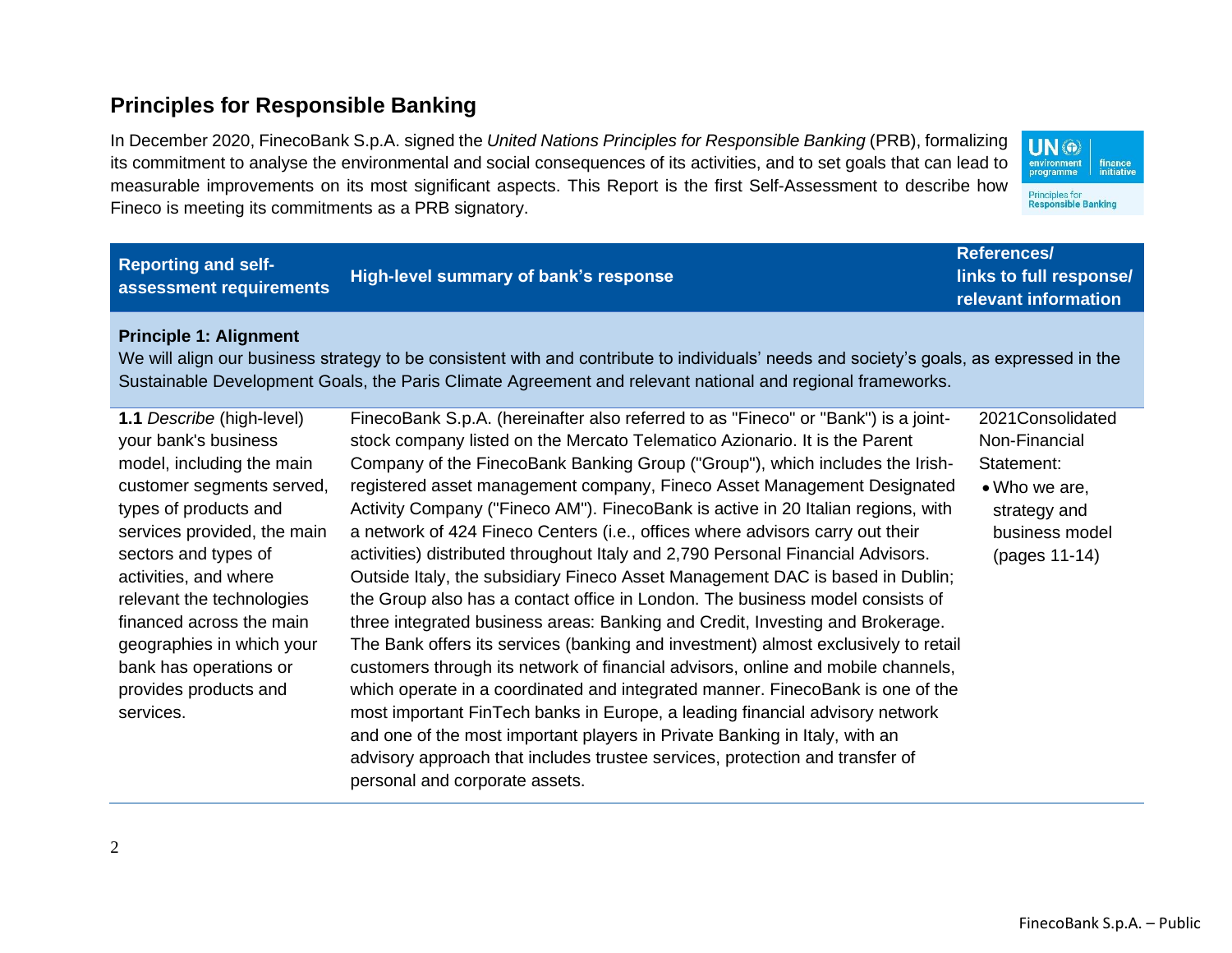| <b>Reporting and self-</b><br>assessment requirements                                                                                                                                                                                                                                                                                                              | High-level summary of bank's response                                                                                                                                                                                                                                                                                                                                                                                                                                                                                                                                                                                                                                                                                                                                                                                                                                                                                                                                                                                                   | <b>References/</b><br>links to full response/<br>relevant information                                                                                                               |
|--------------------------------------------------------------------------------------------------------------------------------------------------------------------------------------------------------------------------------------------------------------------------------------------------------------------------------------------------------------------|-----------------------------------------------------------------------------------------------------------------------------------------------------------------------------------------------------------------------------------------------------------------------------------------------------------------------------------------------------------------------------------------------------------------------------------------------------------------------------------------------------------------------------------------------------------------------------------------------------------------------------------------------------------------------------------------------------------------------------------------------------------------------------------------------------------------------------------------------------------------------------------------------------------------------------------------------------------------------------------------------------------------------------------------|-------------------------------------------------------------------------------------------------------------------------------------------------------------------------------------|
| 1.2 Describe (high-level) the<br>bank's business model,<br>including the main customer<br>segments served, types of<br>products and services provided,<br>the main sectors and types of<br>activities, and where relevant<br>the technologies financed<br>across the main geographies in<br>which the bank has operations<br>or provides products and<br>services. | FinecoBank is committed to doing business in an ethical and respectful<br>way, integrating economic, environmental and social goals into its long-<br>term strategy in an increasingly structured way. In 2020, the Board of<br>Directors approved the first set of sustainability goals to be pursued in the<br>years 2020-2023, which were aligned with the Sustainable Development<br>Goals (SDGs) deemed most relevant based on the correspondences<br>between the 169 UN targets and Fineco's material issues. In 2021, the<br>goals were integrated with some quantitative environmental targets<br>following the Board of Directors' approval of the Environmental Program<br>2021-2024, within the implementation of the Environmental Management<br>System according to the European voluntary Eco-Management and Audit<br>Scheme (EMAS) Regulation. Since September 2020, FinecoBank has<br>been a signatory to the 10 Principles of the United Nations Global<br>Compact and participates in the respective Italian Network. | 2021Consolidated<br>Non-Financial<br>Statement:<br><b>External initiatives</b><br>(page 44)<br>• Sustainable<br><b>Development Goals</b><br>and 2020-2023 ESG<br>Plan (pages 34-43) |

#### **Principle 2: Impact and Target Setting**

We will continuously increase our positive impacts while reducing the negative impacts on, and managing the risks to, people and environment resulting from our activities, products and services. To this end, we will set and publish targets where we can have the most significant impacts.

| 2.1 Impact Analysis:<br>Show that the bank has<br>identified the areas in which it<br>has its most significant<br>(potential) positive and negative<br>impact through an impact<br>analysis that fulfils the following | The materiality analysis is one of the key processes aimed at both<br>identifying the most significant areas of positive and negative impact and<br>selecting the most relevant economic, environmental and social topics for<br>the Group and its stakeholders. Fineco approved the first list of material<br>topics in 2019, which was later refined in 2020. In 2021, the process of<br>updating the list of material topics for the 2022 Non-Financial Statement<br>has begun. At the time of publication of this document, material topics | 2021Consolidated<br>Non-Financial<br>Statement:<br>• Material topics<br>(pages 56-57)<br>• Environmentally |
|------------------------------------------------------------------------------------------------------------------------------------------------------------------------------------------------------------------------|-------------------------------------------------------------------------------------------------------------------------------------------------------------------------------------------------------------------------------------------------------------------------------------------------------------------------------------------------------------------------------------------------------------------------------------------------------------------------------------------------------------------------------------------------|------------------------------------------------------------------------------------------------------------|
| elements:<br>a) Scope: the bank's core<br>business areas, products /                                                                                                                                                   | include both themes that impact the Bank internally (e.g., personnel<br>management) and themes related to the impacts that Fineco generates<br>externally (e.g., responsible products and investments).                                                                                                                                                                                                                                                                                                                                         | <b>Sustainable Assets</b><br>(pages 64-65)<br>• Environment (pages<br>$132 - 133$                          |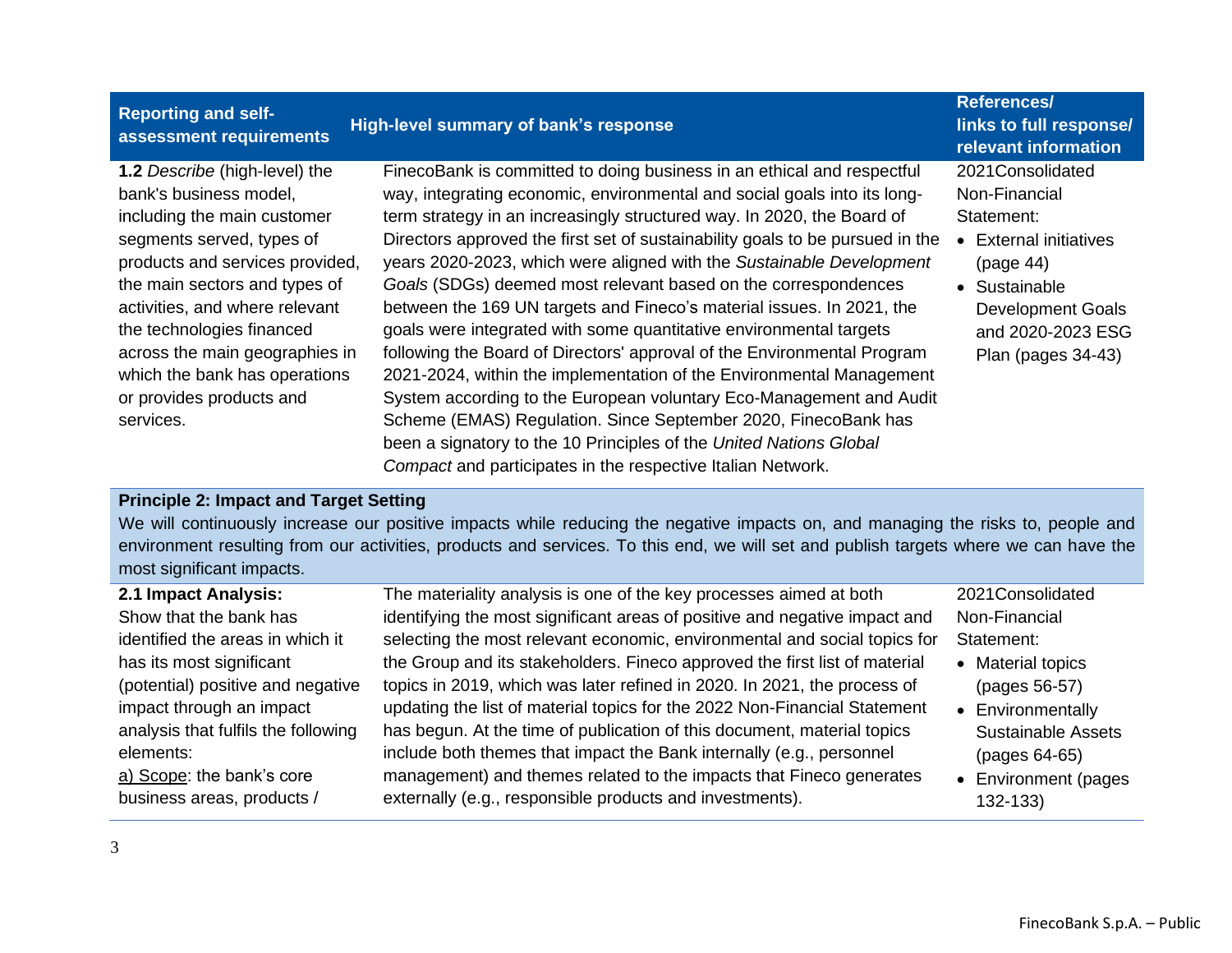| <b>Reporting and self-</b><br>assessment requirements                                                                                                                                                                                                                                                                                                                                                                                                                                                                                                                                                                                                                            | High-level summary of bank's response                                                                                                                                                                                                                                                                                                                                                                                                                                                                                                                                                                                                                                                                                                                                                                                                                                                                                                                                                                                                                            | <b>References/</b><br>links to full response/<br>relevant information |
|----------------------------------------------------------------------------------------------------------------------------------------------------------------------------------------------------------------------------------------------------------------------------------------------------------------------------------------------------------------------------------------------------------------------------------------------------------------------------------------------------------------------------------------------------------------------------------------------------------------------------------------------------------------------------------|------------------------------------------------------------------------------------------------------------------------------------------------------------------------------------------------------------------------------------------------------------------------------------------------------------------------------------------------------------------------------------------------------------------------------------------------------------------------------------------------------------------------------------------------------------------------------------------------------------------------------------------------------------------------------------------------------------------------------------------------------------------------------------------------------------------------------------------------------------------------------------------------------------------------------------------------------------------------------------------------------------------------------------------------------------------|-----------------------------------------------------------------------|
| services across the main<br>geographies where it operates.<br>b) Scale of Exposure: consider<br>where the bank's core<br>business/its major activities lie in<br>terms of industries, technologies<br>and geographies.<br>c) Context & Relevance: take<br>into account the most relevant<br>challenges and priorities related<br>to sustainable development in<br>the countries / regions in which<br>the bank operates.<br>d) Scale and intensity/salience<br>of impact: consider the scale<br>and intensity/salience of the<br>(potential) social, economic and<br>environmental impacts resulting<br>from the bank's activities and<br>provision of products and<br>services. | In addition, the disclosure required by the European Regulation No.<br>2020/852 (Taxonomy) led Fineco to analyse the impacts arising from its<br>balance sheet exposures.<br>This analysis confirmed that FinecoBank's lending policy is geared<br>toward the granting of credit to Retail customers and investment in<br>Central Government financial instruments (Government Securities), as<br>reflected in the share of exposures to central governments, central banks<br>and supranational issuers, which is 55.3% of total consolidated assets.<br>Also, there are no exposures to industrial companies subject to non-<br>financial disclosure requirements under Article 19a or 29a of Directive<br>2013/34/EU. Moreover, the total exposure to companies not subject to<br>the obligation to publish non-financial information is minimal, accounting<br>for 0.8% of total assets.<br>This protects the Group from the risk of both harming the environment<br>through loans to high-environmental-risk customers and of being<br>indirectly affected. |                                                                       |

#### **Please provide your bank's conclusion/statement if it has fulfilled the requirements regarding Impact Analysis.**

Fineco has identified the most significant economic, environmental and social issues for the Group and its stakeholders through a materiality analysis, whose results provide the inputs to guide the sustainability path undertaken by the Bank and the related definition of objectives. The Bank will deepen the Impact Analysis initiated following the application of the Taxonomy Regulation, also taking into consideration the Portfolio Impact Analysis Tool for Banks developed by UNEP FI.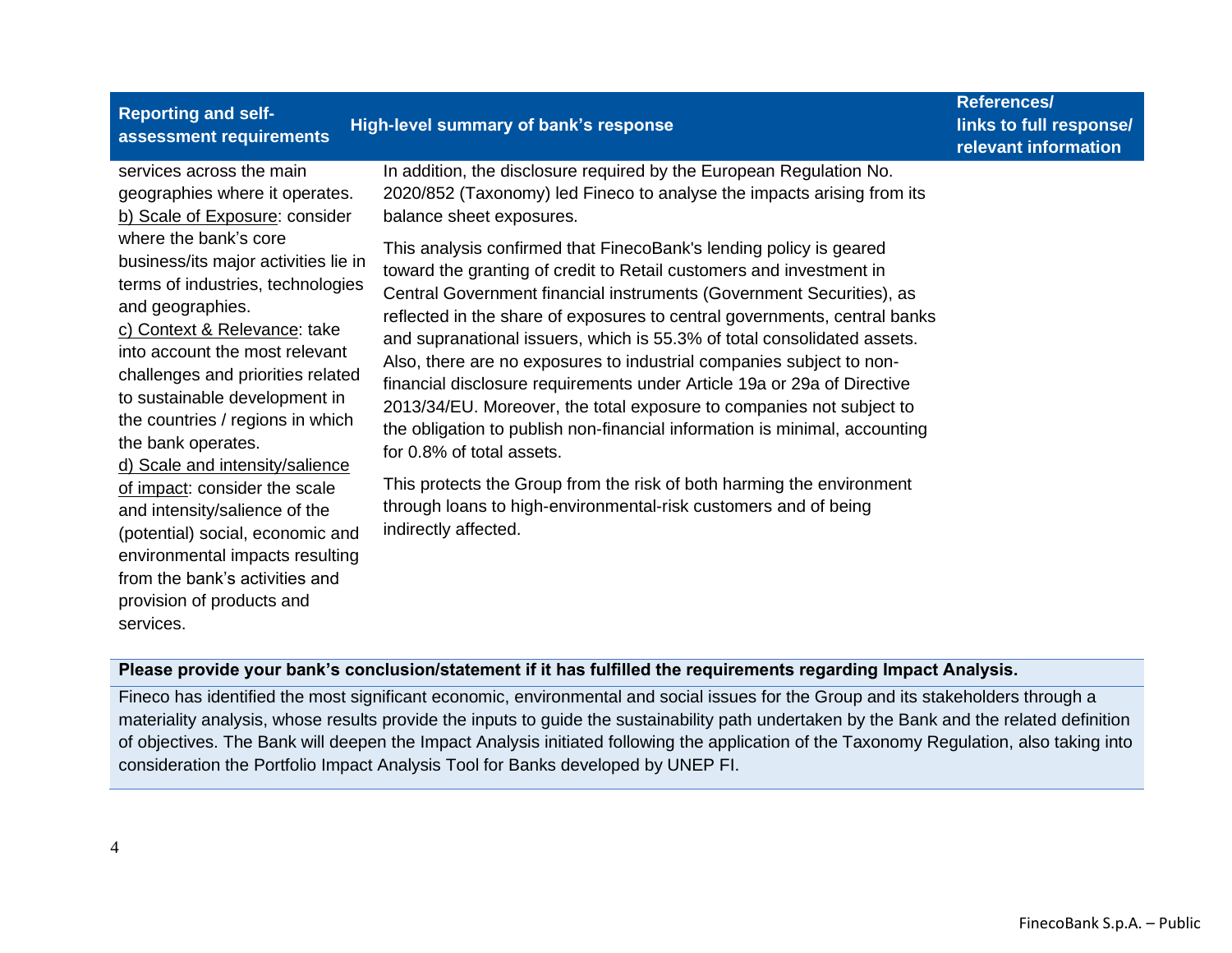#### **Reporting and selfassessment requirements High-level summary of bank's response References/ links to full response/ relevant information 2.2 Target Setting** *Show* that the bank has set and published a minimum of two Specific, Measurable (can be qualitative or quantitative), Achievable, Relevant and Timebound (SMART) targets, which address at least two of the identified "areas of most significant impact", resulting from the bank's activities and provision of products and services. *Show* that these targets are As part of the design and implementation of the Environmental Management System, in 2021 the Board of Directors approved the Environmental Program 2021-2024, where several specific objectives related to both direct (e.g., energy consumption and emissions) and indirect (e.g., offering products and services with ESG characteristics) environmental impacts were set. These include, *inter alia*: (i) the enhancement of green credit solutions through the development and implementation of green lending, by 2023; (ii) the achievement, by 2023, of 100% of new ESG-rated ISINs out of the total new ISINs entered into the platform between 2021 and 2023; (iii) the increase, on annual basis, of the percentage of exposure to ESG bonds in FinecoBank's portfolio; (iv) the achievement of 100% of electricity consumption from renewable sources, related to buildings where the utilities are registered directly in the Bank's name, by 2022; (v) the achievement of 100% of hybrid/electric cars out of the total in the car 2021 Consolidated Non-Financial Statement: • Sustainable Development Goals and 2020-2023 ESG Plan (pages 34-43) 2022 Remuneration Policy and Report: • CEO and General Manager Scorecard 2022 (page 37); • 2021-2023 Long Term Incentive Plan

linked to and drive alignment with and greater contribution to appropriate Sustainable Development Goals, the goals of the Paris Agreement, and other relevant international, national or regional frameworks. The bank should have identified a baseline (assessed against a particular year) and have set targets against this baseline.

fleet, by 2024.

*Show* that the bank has analysed and acknowledged significant (potential) negative Based on the ESG Objectives Plan and identified environmental targets, the Bank has integrated specific sustainability goals into the Scorecard linked to the CEO and General Manager's short-term and long-term incentive system. The short-term incentive system includes the following targets and indicators: (i) improve/maintain key ESG rating scores; (ii) responsible finance: Y/Y % of new ESG-rated ISIN funds; (iii) Y/Y delta on Gender Pay Gap and Gender Balance; (iv) improve Fineco's environmental performance: renewal of EMAS Registration, by way of, *inter alia*, the achievement of the targets of the Environmental Program.

The long-term incentive system 2021-2023 includes the following targets: (i) a customer satisfaction rate  $\geq 90$  pt (TRI\*M New Index); (ii) an

(LTI) (page 44)

5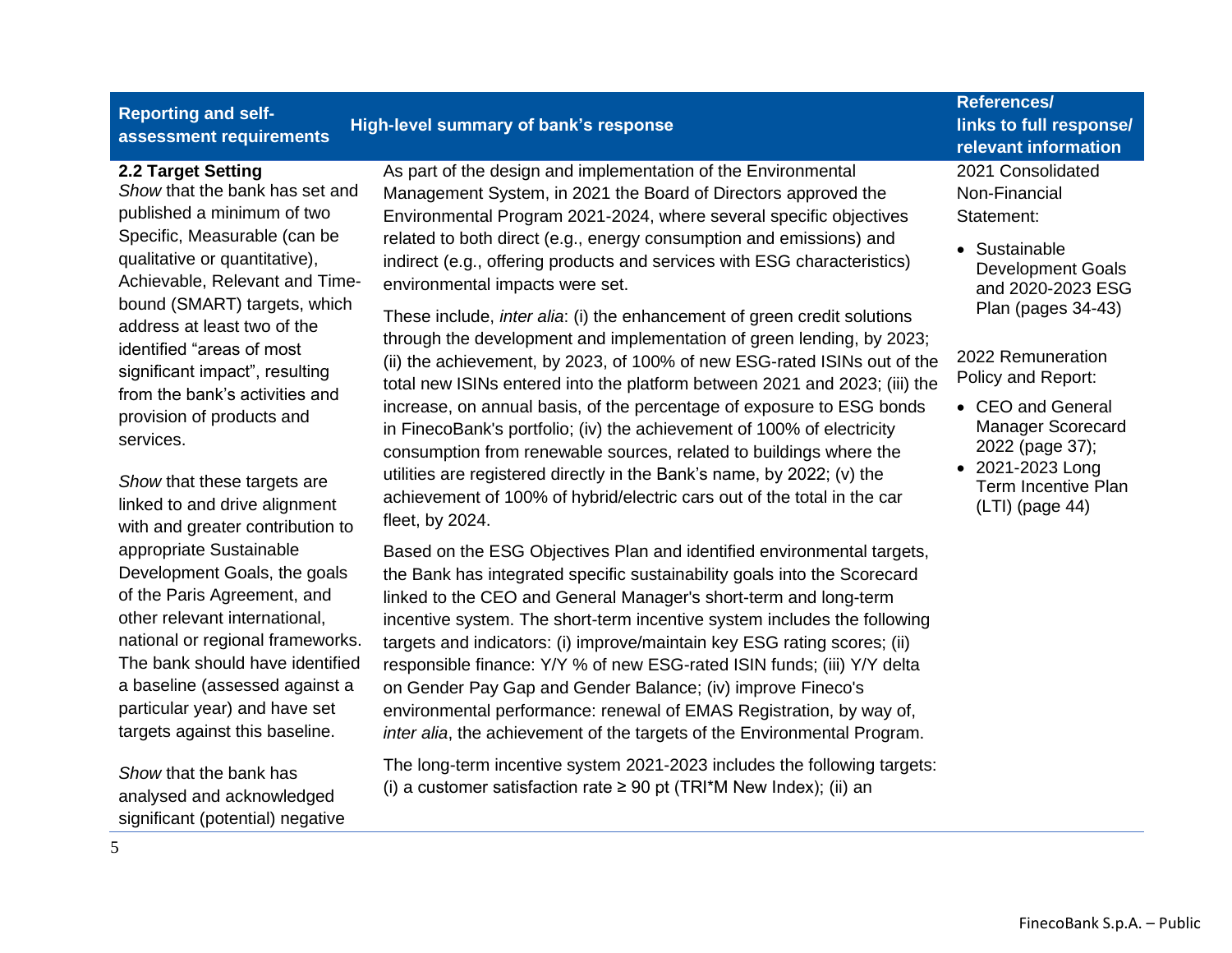| <b>Reporting and self-</b><br>assessment requirements                                                                                                                                                                                               | High-level summary of bank's response                                                                              | References/<br>links to full response/<br>relevant information |
|-----------------------------------------------------------------------------------------------------------------------------------------------------------------------------------------------------------------------------------------------------|--------------------------------------------------------------------------------------------------------------------|----------------------------------------------------------------|
| impacts of the set targets on<br>other dimensions of the<br>SDG/climate change/society's<br>goals and that it has set out<br>relevant actions to mitigate<br>those as far as feasible to<br>maximize the net positive impact<br>of the set targets. | employee engagement $\geq 76\%$ ; (iii) 100% of new funds placed on the<br>platform with ESG rating <sup>1</sup> . |                                                                |

#### **Please provide your bank's conclusion/statement if it has fulfilled the requirements regarding Target Setting.**

Fineco has identified specific Sustainability goals to ensure increasing integration of environmental, social and governance (ESG) aspects within its strategy and continues to monitor the needs of its stakeholders in order to complement what has been defined with any other potential quantitative goals.

| 2.3 Plans for Target<br><b>Implementation and</b><br><b>Monitoring</b>                                                                                                                               | The process of defining and monitoring ESG targets is internally<br>regulated by a formalized procedure, which foresees, for each identified<br>target: the identification of the specific activities, the units/structures                                                                                                                        | 2021 Consolidated<br>Non-Financial<br>Statement:                                            |
|------------------------------------------------------------------------------------------------------------------------------------------------------------------------------------------------------|----------------------------------------------------------------------------------------------------------------------------------------------------------------------------------------------------------------------------------------------------------------------------------------------------------------------------------------------------|---------------------------------------------------------------------------------------------|
| Show that the bank has defined                                                                                                                                                                       | involved and, for the environmental targets, also the quantification of the<br>human and/or financial resources needed to achieve them.                                                                                                                                                                                                            | • Sustainability<br>Governance (page                                                        |
| actions and milestones to meet<br>the set targets. Show that the<br>bank has put in place the means<br>to measure and monitor<br>progress against the set targets.<br>Definitions of key performance | The progress of the activities and KPIs related to the ESG Plan are<br>monitored quarterly by the managerial and the Board-level Sustainability<br>Committees (Corporate Governance and Environmental and Social<br>Sustainability) and, half-yearly, also by the Board of Directors through the<br>analysis of a dashboard of about 100 ESG KPIs. | 18)<br>• Sustainable<br><b>Development Goals</b><br>and 2020-2023 ESG<br>Plan (pages 34-43) |
| indicators, any changes in these<br>definitions, and any rebasing of<br>baselines should be transparent.                                                                                             | Progress in implementing the Bank's ESG objectives is also published<br>annually in the consolidated Non-Financial Statement, which is subject to<br>limited assurance by an external auditing firm.                                                                                                                                               |                                                                                             |

<sup>1</sup> Excluding the UK, which is a newly opened market for Fineco.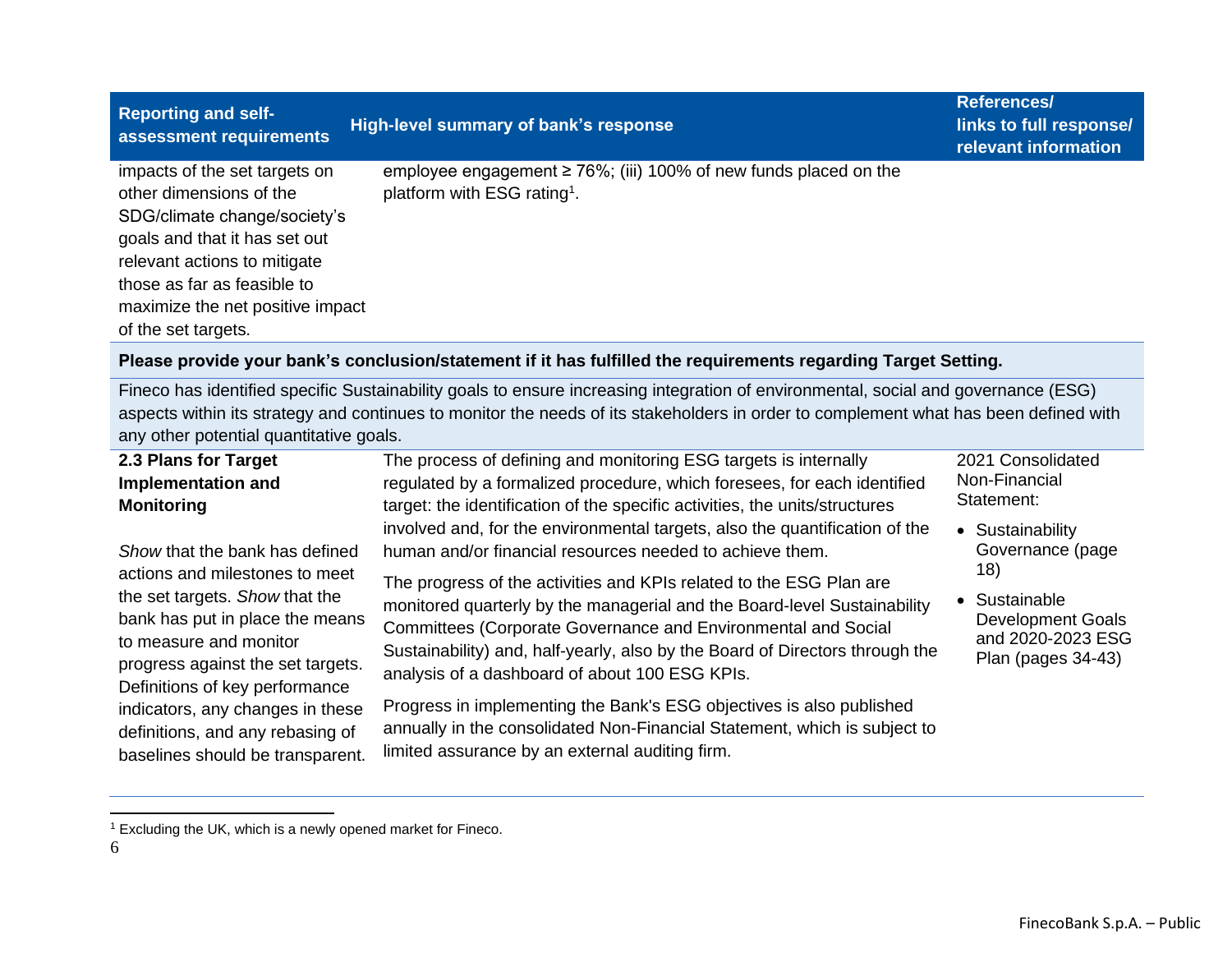| assessment requirements                                                                                                                                                                                                                                                                                            |                                                                                                                                                                                                                                                                                                                                                                                                                                                                                                                                                                                                                                                                                                                                     | relevant information                                                                                                                     |
|--------------------------------------------------------------------------------------------------------------------------------------------------------------------------------------------------------------------------------------------------------------------------------------------------------------------|-------------------------------------------------------------------------------------------------------------------------------------------------------------------------------------------------------------------------------------------------------------------------------------------------------------------------------------------------------------------------------------------------------------------------------------------------------------------------------------------------------------------------------------------------------------------------------------------------------------------------------------------------------------------------------------------------------------------------------------|------------------------------------------------------------------------------------------------------------------------------------------|
|                                                                                                                                                                                                                                                                                                                    | In addition, progress in the implementation of environmental objectives is<br>annually subject to the external verification carried out by an accredited<br>environmental verifier, within the Environmental Management System<br>verification process under the EMAS Regulation.                                                                                                                                                                                                                                                                                                                                                                                                                                                   |                                                                                                                                          |
| <b>Implementation and Monitoring.</b>                                                                                                                                                                                                                                                                              | Please provide your bank's conclusion/statement if it has fulfilled the requirements regarding Plans for Target                                                                                                                                                                                                                                                                                                                                                                                                                                                                                                                                                                                                                     |                                                                                                                                          |
|                                                                                                                                                                                                                                                                                                                    | Robust processes have been identified and adopted to ensure that progress against Sustainability goals is monitored.                                                                                                                                                                                                                                                                                                                                                                                                                                                                                                                                                                                                                |                                                                                                                                          |
| 2.4 Progress on Implementing<br><b>Targets</b><br>For each target separately:<br>Show that the bank has<br>implemented the actions it had<br>previously defined to meet the<br>set target or explain why actions<br>could not be implemented /<br>needed to be changed and how<br>the bank is adapting its plan to | On annual basis, Fineco publishes the Consolidated Non-Financial<br>Statement, which aims to provide a correct representation of the Group's<br>activities, performance, results and impacts with respect to key<br>sustainability issues. For each sustainability objective included in the<br>ESG Plan 2020-2023, Fineco accounts for its results and performance<br>over the last two years of reporting. Environmental performance over the<br>last two years is also summarized in the Environmental Statement, which<br>is externally verified by an accredited environmental verifier. The<br>Environmental Statement will be published on the company's website<br>annually following the achievement of EMAS Registration. | 2021 Consolidated<br>Non-Financial<br>Statement:<br>• Sustainable<br><b>Development Goals</b><br>and 2020-2023 ESG<br>Plan (pages 34-43) |
| meet its set target.<br>Report on the bank's progress<br>over the last 12 months (up to<br>18 months in your first reporting<br>after becoming a signatory)<br>towards achieving each of the                                                                                                                       | In terms of monitoring the progress of initiatives, activities are governed<br>by the procedure "Definition of the Sustainability Goals Plan and<br>Environmental Programme," which foresees the monitoring of the<br>progress of objectives and targets at both the Sustainability Management<br>Committee and the Corporate Governance and Environmental and Social<br>Sustainability Committee, on a quarterly basis. The following are the                                                                                                                                                                                                                                                                                      |                                                                                                                                          |

• with reference to the **KPI trends**, a substantial stability of the performance compared to the previous year is confirmed, while emphasizing the significant increase: i) in the distribution volumes of

set targets and the impact your progress resulted in. (where feasible and appropriate, banks should include quantitative

**Reporting and selfassessment requirements High-level summary of bank's response**

main achievements in 2021:

**References/ links to full response/** 

<sup>7</sup> disclosures)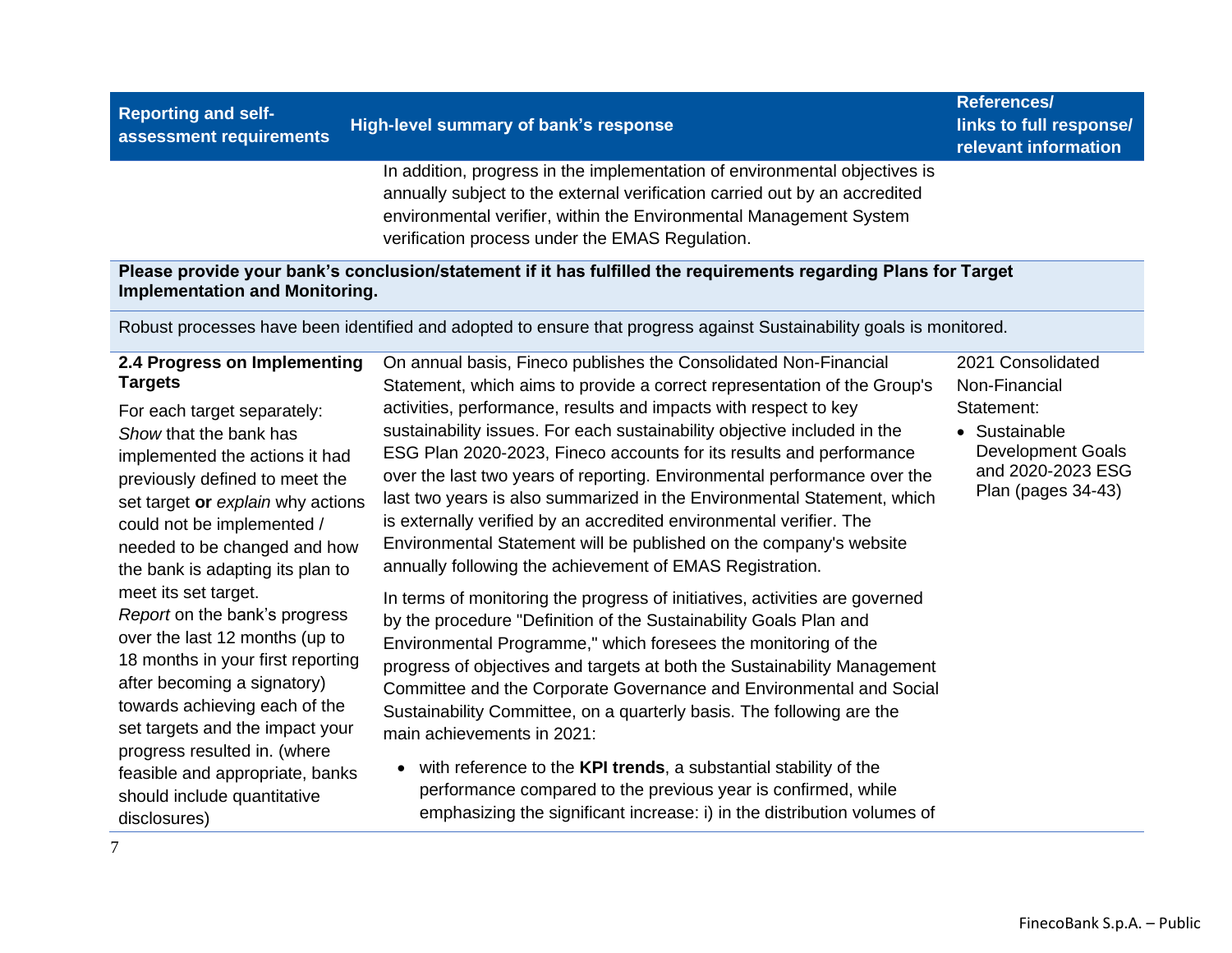| <b>Reporting and self-</b><br>assessment requirements | High-level summary of bank's response                                                                                                                                                                                                                                                                                                                                                                                                                    | <b>References/</b><br>links to full response/<br>relevant information |
|-------------------------------------------------------|----------------------------------------------------------------------------------------------------------------------------------------------------------------------------------------------------------------------------------------------------------------------------------------------------------------------------------------------------------------------------------------------------------------------------------------------------------|-----------------------------------------------------------------------|
|                                                       | ESG-rated funds, which increased its value from $\epsilon$ 13,667 mn in<br>2020 to €30,151 mn in 2021 (+121%); ii) in the exposure to ESG<br>bonds (+87%); iii) in the capital disbursed for green mortgages<br>(+113%) and iv) in the percentage of EU Ecolabel certified paper<br>(+28 percentage points);                                                                                                                                             |                                                                       |
|                                                       | • within the lending area, the continuous offer to purchase tax credits<br>related to property upgrading may be highlighted (Superbonus 110%<br>and other tax credits);                                                                                                                                                                                                                                                                                  |                                                                       |
|                                                       | • in the investing area, in 2021 the target of 100% of new ESG-rated<br>ISINs out of the total new ISINs entered into the platform, and the<br>Y/Y increase in the percentage of ESG-rated ISINs out of total ISINs<br>in the platform (+26 percentage points) were both achieved. ESG<br>solutions for pension investment, with the Core Pension fund, and<br>for wealth management (Private Value and Private Global lines)<br>continue to be offered; |                                                                       |
|                                                       | • in terms of energy efficiency and reduction of GHG emissions, a<br>series of measures were adopted, that generated savings of<br>214,560 kWh and the achievement of 99.6% of electricity from<br>renewable sources related to the buildings where the utilities are<br>registered directly in the Bank's name, in line with the target of 100%<br>by 2022;                                                                                             |                                                                       |
|                                                       | • as for <b>mobility issues</b> , in June 2021, the company's car policy was<br>revised, in order to include a car list, for the choice of new company<br>cars, based on hybrid/electric vehicles only. The percentage of<br>hybrid/electric cars as a percentage of the total in the car fleet<br>increased to 28.3% in 2021, up from 17.4% recorded in 2020;                                                                                           |                                                                       |
|                                                       | • with reference to the Banking and Credit Products area, the<br>dematerialization of processes and services continued in 2021,                                                                                                                                                                                                                                                                                                                          |                                                                       |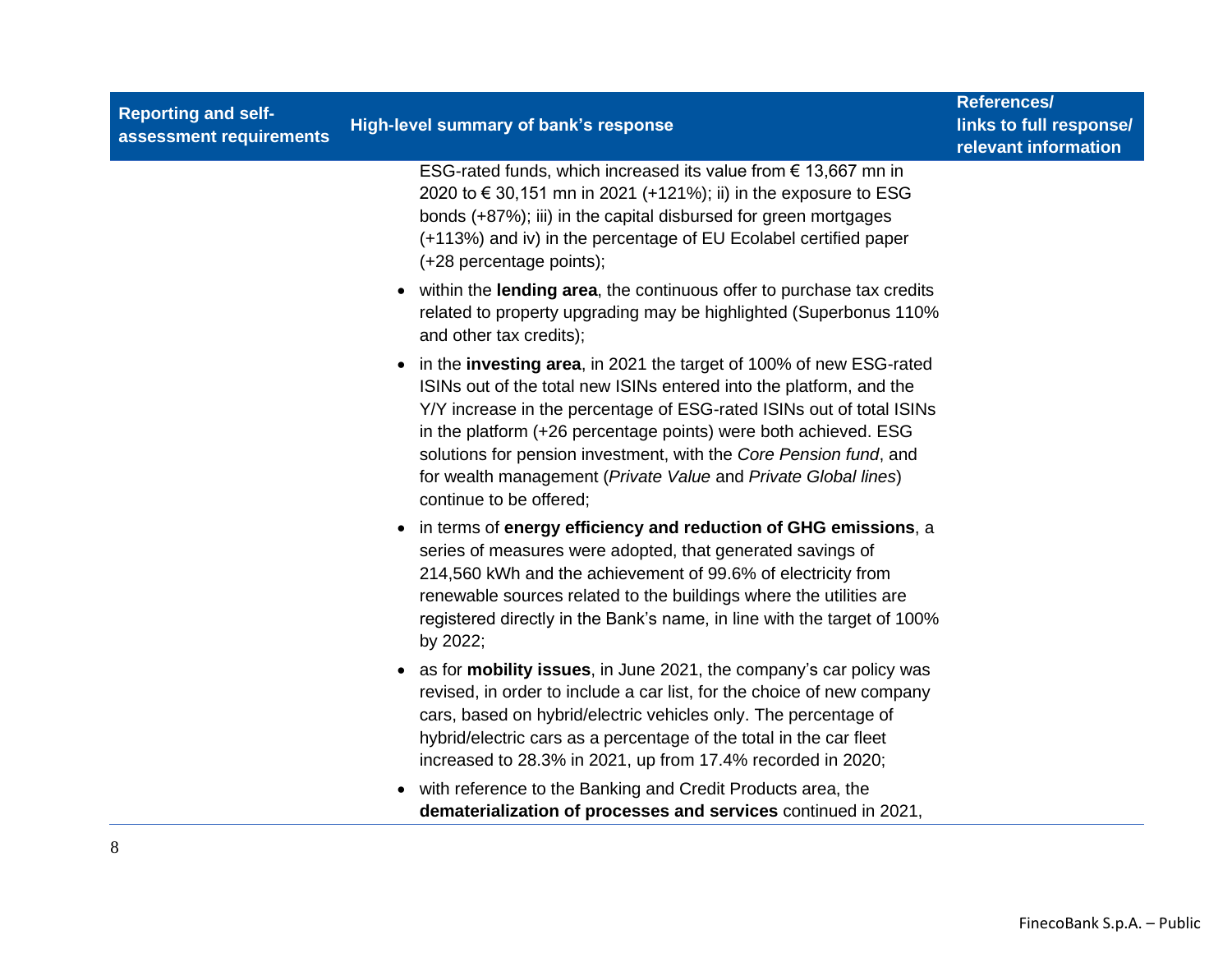| <b>Reporting and self-</b><br>assessment requirements | High-level summary of bank's response                                                                                                                                                                                      | References/<br>links to full response/<br>relevant information |
|-------------------------------------------------------|----------------------------------------------------------------------------------------------------------------------------------------------------------------------------------------------------------------------------|----------------------------------------------------------------|
|                                                       | to prioritize digital and paperless-oriented processes. The digitization<br>initiatives adopted in 2021 resulted in savings of nearly 2,500<br>kilograms of paper in the same year;                                        |                                                                |
|                                                       | • as for the digital payment card, Fineco is testing the possibility for<br>customers to choose whether or not to apply for a physical card<br>when applying for a new prepaid card (visa or mastercard) or visa<br>debit. |                                                                |
| Targets                                               | Please provide your bank's conclusion/statement if it has fulfilled the requirements regarding Progress on Implementing                                                                                                    |                                                                |

Fineco accounts for the results and progress of its Sustainability targets in the Consolidated Non-Financial Statement published annually. Quarterly monitoring allows to identify any deviations from the defined targets in a timely manner and to take any corrective actions at the same time.

#### **Principle 3: Clients**

We will work responsibly with our clients and our customers to encourage sustainable practices and enable economic activities that create shared prosperity for current and future generations.

| <b>3.1</b> Provide an overview of the<br>policies and practices the bank<br>has in place and/or is planning | Fineco's main goal is to create value for its stakeholders, including, of<br>course, its clients, based on a socially responsible approach, aimed to<br>support them by taking into account their actual needs, being transparent | 2021 Consolidated<br>Non-Financial<br>Statement: |
|-------------------------------------------------------------------------------------------------------------|-----------------------------------------------------------------------------------------------------------------------------------------------------------------------------------------------------------------------------------|--------------------------------------------------|
| to put in place to promote                                                                                  | in costs and oriented toward increasing sensitivity to ESG issues.                                                                                                                                                                | • Letter from the CEO                            |
| responsible relationships with its                                                                          | This approach implies the integration, in an increasingly structured way,                                                                                                                                                         | $(pages 4-5)$                                    |
| customers. This should include<br>high-level information on any<br>programmes and actions                   | of economic, environmental and social sustainability aspects into the<br>long-term strategy.                                                                                                                                      | • Our Customers<br>(pages 112-128)               |
| implemented (and/or planned),                                                                               | The adoption of a proper conduct within business activities is of                                                                                                                                                                 |                                                  |
| their scale and, where possible,                                                                            | fundamental importance to Fineco; the Integrity Charter and the Code of                                                                                                                                                           |                                                  |
| the results thereof.                                                                                        | Conduct state the obligation of employees and financial advisors to act<br>with due diligence and professionalism in every interaction with clients,<br>always considering, first and foremost, their needs, benefits and         |                                                  |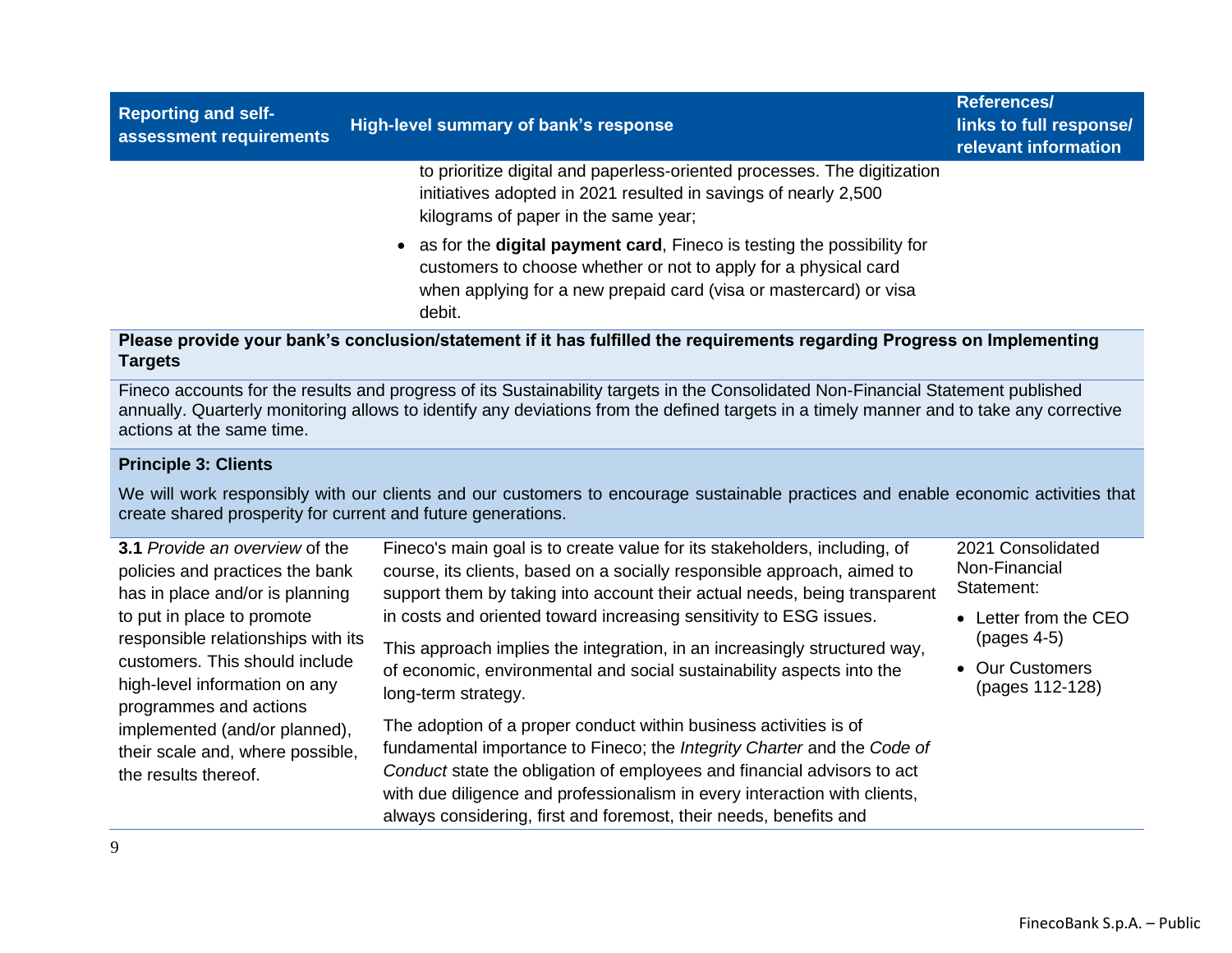| <b>Reporting and self-</b><br>assessment requirements                                                                                                                                 | High-level summary of bank's response                                                                                                                                                                                                                                                                                                                                                                                                                  | References/<br>links to full response/<br>relevant information                             |
|---------------------------------------------------------------------------------------------------------------------------------------------------------------------------------------|--------------------------------------------------------------------------------------------------------------------------------------------------------------------------------------------------------------------------------------------------------------------------------------------------------------------------------------------------------------------------------------------------------------------------------------------------------|--------------------------------------------------------------------------------------------|
|                                                                                                                                                                                       | expectations. In this regard, the Code of Ethics also states that the<br>Bank's relationships with customers shall be based on criteria of honesty,<br>courtesy, transparency, fairness, professionalism and cooperation.                                                                                                                                                                                                                              |                                                                                            |
|                                                                                                                                                                                       | A key indicator for assessing the overall relationship between the Bank<br>and its customers is the Customer Satisfaction Index (TRI*M new index),<br>which improved in 2021 with a score of 101, up from 98 in the previous<br>year.                                                                                                                                                                                                                  |                                                                                            |
|                                                                                                                                                                                       | In addition, a more structured presidium for managing Fineco profiles has<br>also been developed in recent years on Trustpilot, an online platform for<br>product and service reviews, which allows users to give a score from 1 to<br>5 to the company they are reviewing: Fineco is the No. 1 bank in Italy in<br>terms of number of ratings and score, with a score of 4.7 out of 5.                                                                |                                                                                            |
| 3.2 Describe how the bank has<br>worked with and/or is planning<br>to work with its clients and<br>customers to encourage<br>sustainable practices and<br>enable sustainable economic | Investment advisory services are geared toward offering solutions that<br>consider ESG criteria. The Bank integrates sustainability risk into the<br>provision of its services using an external ESG Rating provider, which<br>provides investors with an immediate tool aimed at understanding the<br>extent to which the economic value of the investment could be affected<br>by risks related to environmental, social or governance issues of the | 2021 Consolidated<br>Non-Financial<br>Statement:<br>• Letter from the CEO<br>$(pages 4-5)$ |
| activities. This should include<br>information on actions<br>planned/implemented, products<br>and services developed, and,<br>where possible, the impacts<br>achieved.                | underlying assets, as well as making them more informed in their<br>investment choices.                                                                                                                                                                                                                                                                                                                                                                | • Responsible<br>Products and<br>Investments (pages                                        |
|                                                                                                                                                                                       | With the entry into force of the EU Regulation No. 2019/2088, the Bank<br>classified the funds offered according to the categories specified in the<br>Regulation (i.e., funds that have sustainable investments as their<br>objective and funds that promote environmental and/or social<br>characteristics). As of the end of 2021, there were about 45% Article 8<br>funds and 4% Article 9 funds in the Fineco platform.                           | $123-127$                                                                                  |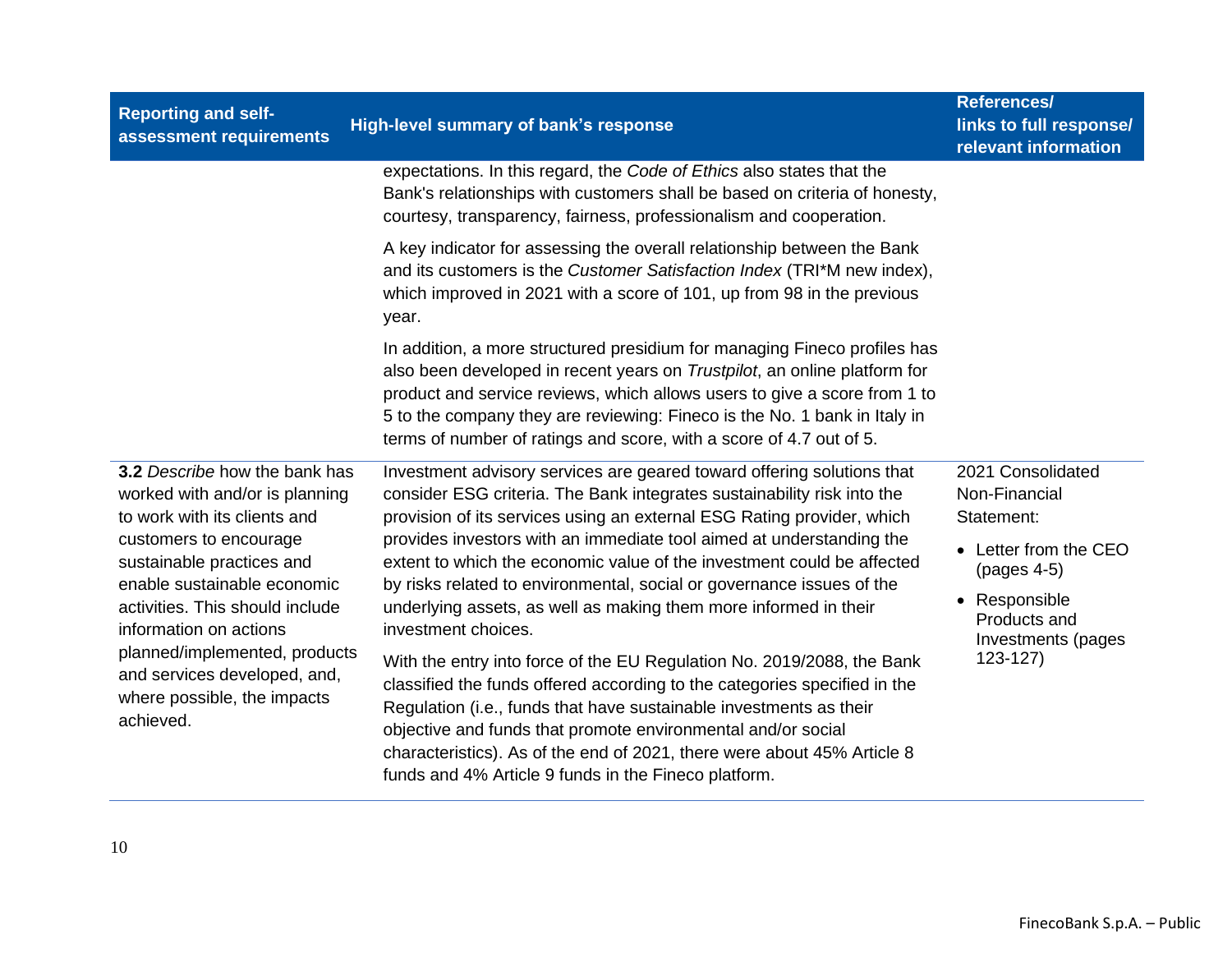| <b>Reporting and self-</b><br>assessment requirements | High-level summary of bank's response                                                                                                                                                                                                                                                                                                                       | <b>References/</b><br>links to full response/<br>relevant information |
|-------------------------------------------------------|-------------------------------------------------------------------------------------------------------------------------------------------------------------------------------------------------------------------------------------------------------------------------------------------------------------------------------------------------------------|-----------------------------------------------------------------------|
|                                                       | The Private Value ESG Lines - whose investment process bases its<br>sustainability strategy on a "Best in Class" approach - and the Core<br>Pension – a supplementary pension fund that has an integrated<br>investment policy with exclusion and selection criteria based on analysis<br>and attribution of sustainability ratings – are also distributed. |                                                                       |
|                                                       | In the Banking & Credit area, the dematerialization of processes and<br>services continues, favouring digital and paperless oriented processes.                                                                                                                                                                                                             |                                                                       |
|                                                       | In 2021, the green mortgage loan – which aims to finance the purchase<br>of energy class A or B properties with a mortgage loan at advantageous<br>conditions compared to the standard list – confirmed its success.                                                                                                                                        |                                                                       |
|                                                       | The offer related to the transfer of tax credits under the Superbonus<br>110% initiative related to energy upgrades and seismic risk reduction of<br>buildings also continued.                                                                                                                                                                              |                                                                       |

### **Principle 4: Stakeholders**

We will proactively and responsibly consult, engage and partner with relevant stakeholders to achieve society's goals.

| 4.1 Describe which stakeholders                             | With the scientific support of ALTIS - Università Cattolica del Sacro  | 2021 Consolidated |
|-------------------------------------------------------------|------------------------------------------------------------------------|-------------------|
| (or groups/types of                                         | Cuore di Milano - the main categories of stakeholders that are most    | Non-Financial     |
| stakeholders) your bank has                                 | impacted and that have a significant influence on the Group's          | Statement:        |
| consulted, engaged,                                         | organization were first identified and mapped in 2018, considering the | • Stakeholder     |
| collaborated or partnered with                              | stakeholders' interest in Fineco's activities, strategies and results. | Engagement (pages |
| for the purpose of implementing                             | Stakeholders who scored above average with reference to both the       | $54-55$           |
| these Principles and improving<br>your bank's impacts. This | following dimensions were qualified as relevant:                       |                   |
| should include a high-level                                 | relevance to Fineco,                                                   |                   |
| overview of how your bank has                               | interest in Fineco.                                                    |                   |
| identified relevant stakeholders                            |                                                                        |                   |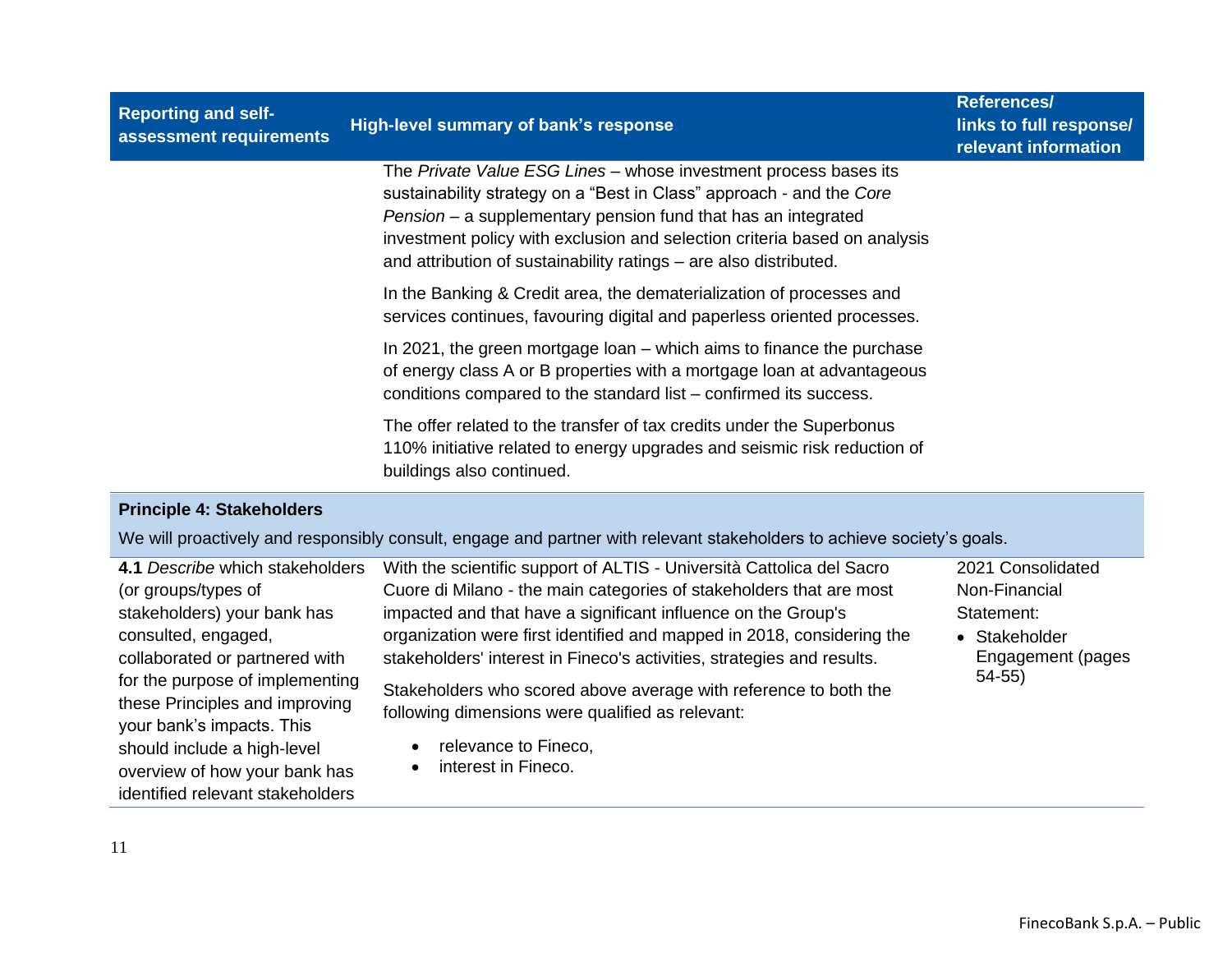| <b>Reporting and self-</b><br>assessment requirements | High-level summary of bank's response                                                                                                                                                                                                                                                                                                                                                                                                                                                                                                                   | <b>References/</b><br>links to full response/<br>relevant information |
|-------------------------------------------------------|---------------------------------------------------------------------------------------------------------------------------------------------------------------------------------------------------------------------------------------------------------------------------------------------------------------------------------------------------------------------------------------------------------------------------------------------------------------------------------------------------------------------------------------------------------|-----------------------------------------------------------------------|
| and what issues were<br>addressed/results achieved.   | The stakeholder map thus identified was shared with relevant<br>governance bodies and includes clients, employees, regulators, financial<br>advisors and shareholders.                                                                                                                                                                                                                                                                                                                                                                                  |                                                                       |
|                                                       | In 2021, the process to update the stakeholder map and engage<br>stakeholders in the materiality analysis process began, to guarantee the<br>inclusion of the stakeholder perspective in updating the list of material<br>sustainability issues.                                                                                                                                                                                                                                                                                                        |                                                                       |
|                                                       | Over the years, Fineco has developed numerous listening and interaction<br>activities that continuously involve its many stakeholders (e.g., dedicated<br>employee surveys, customer satisfaction initiatives for clients, workshops<br>and dedicated working groups with financial advisors) in order to better<br>manage relations with them. By carefully analysing the needs and<br>opinions of each stakeholder, the Group can develop more targeted<br>strategies, improving both decision-making processes and product and<br>service offerings. |                                                                       |
| <b>Principle 5: Governance &amp; Culture</b>          |                                                                                                                                                                                                                                                                                                                                                                                                                                                                                                                                                         |                                                                       |

We will implement our commitment to these Principles through effective governance and a culture of responsible banking

| 5.1 Describe the relevant         | The Corporate Governance and Environmental and Social Sustainability     | 2021 Consolidated |
|-----------------------------------|--------------------------------------------------------------------------|-------------------|
| governance structures, policies   | Committee oversees sustainability issues related to FinecoBank's         | Non-Financial     |
| and procedures the bank has in    | business operations, supporting the Board of Directors. Specifically, it | Statement:        |
| place/is planning to put in place | oversees the evolution of the Group's sustainability strategy, assesses  | • Sustainability  |
| to manage significant positive    | the risks related to sustainability issues, examines and, where          | Governance (page  |
| and negative (potential) impacts  | appropriate, makes proposals regarding corporate plans, objectives,      | 18)               |
| and support effective             | rules and procedures on social and environmental issues, and monitors    |                   |
| implementation of the Principles. | the positioning of the Company and the Group with respect to financial   |                   |
|                                   | markets on sustainability issues and stakeholder relations.              |                   |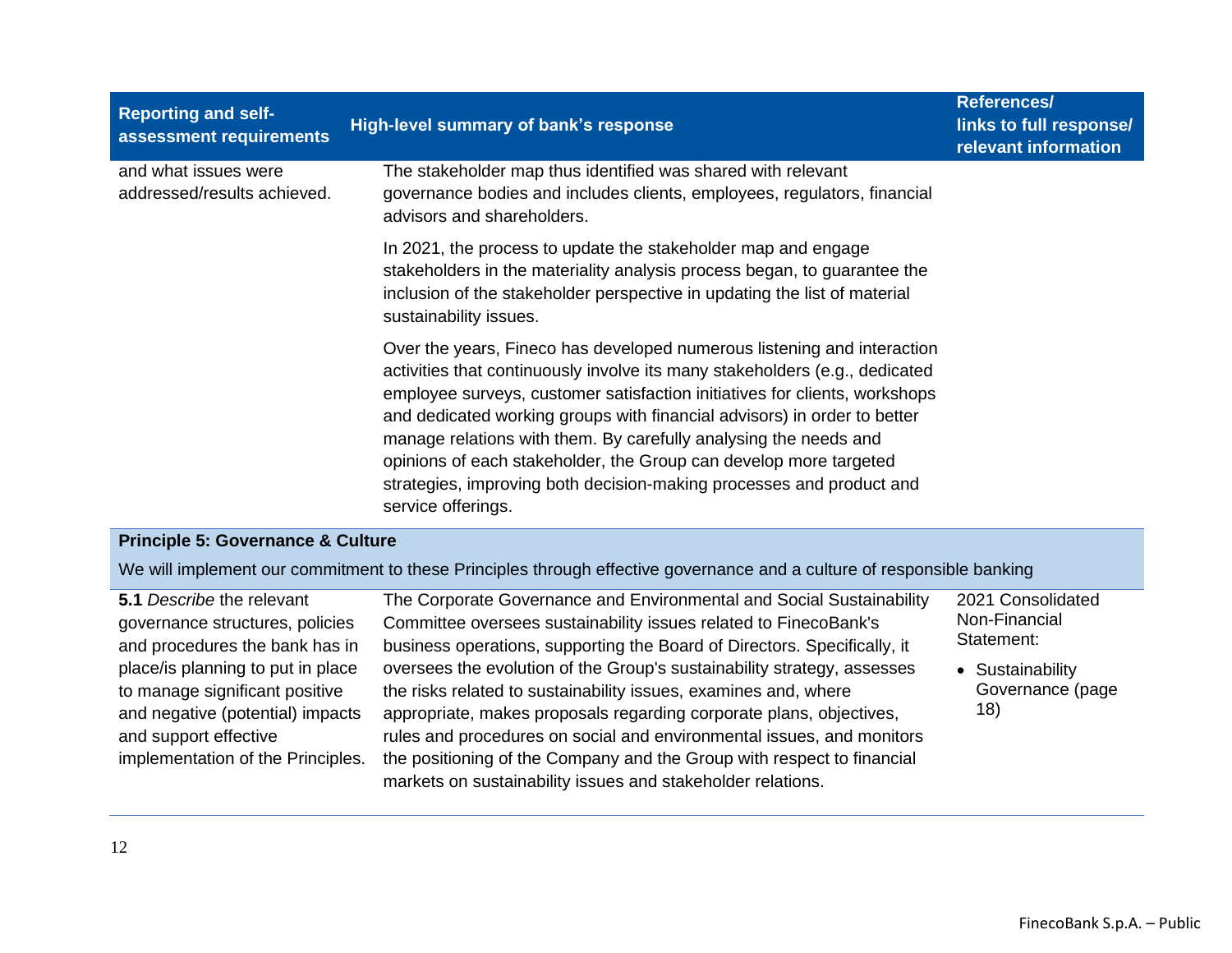| <b>Reporting and self-</b><br>assessment requirements                                                                                                                                                                                                                                                                                                                         | High-level summary of bank's response                                                                                                                                                                                                                                                                                                                                                                                                                                                                                                                                                                                                                                                                                                                                                                                                                                                                                                                       | References/<br>links to full response/<br>relevant information                                                                                                                                                                                                              |
|-------------------------------------------------------------------------------------------------------------------------------------------------------------------------------------------------------------------------------------------------------------------------------------------------------------------------------------------------------------------------------|-------------------------------------------------------------------------------------------------------------------------------------------------------------------------------------------------------------------------------------------------------------------------------------------------------------------------------------------------------------------------------------------------------------------------------------------------------------------------------------------------------------------------------------------------------------------------------------------------------------------------------------------------------------------------------------------------------------------------------------------------------------------------------------------------------------------------------------------------------------------------------------------------------------------------------------------------------------|-----------------------------------------------------------------------------------------------------------------------------------------------------------------------------------------------------------------------------------------------------------------------------|
|                                                                                                                                                                                                                                                                                                                                                                               | In order to support the Corporate Governance and Environmental and<br>Social Sustainability Committee, a Sustainability Management Committee<br>is also set up, composed of FinecoBank managers. The main task of the<br>Sustainability Management Committee is to define a proposal for the<br>Bank's sustainability strategy and related targets, to be evaluated by the<br>Board-level Sustainability Committee, as well as for possible approval by<br>the Board of Directors.                                                                                                                                                                                                                                                                                                                                                                                                                                                                          |                                                                                                                                                                                                                                                                             |
|                                                                                                                                                                                                                                                                                                                                                                               | Finally, since July 2019 Fineco has a Sustainability Office, a technical<br>unit supporting the Chief Financial Officer (CFO) and the Sustainability<br>Management Committee. The CFO Department, with the support of the<br>relevant managerial Committee and through the Sustainability Office,<br>ensures the definition of strategic proposals regarding the sustainability<br>of the Group's business, in order to generate added value, identify and<br>ensure compliance with objectives, and monitor their implementation over<br>time.                                                                                                                                                                                                                                                                                                                                                                                                             |                                                                                                                                                                                                                                                                             |
| 5.2 Describe the initiatives and<br>measures the bank has<br>implemented or is planning to<br>implement to foster a culture of<br>responsible banking among its<br>employees. This should include<br>a high-level overview of capacity<br>building, inclusion in<br>remuneration structures and<br>performance management and<br>leadership communication,<br>amongst others. | The implementation of the Compliance Culture - Tone from the Top<br>initiatives continues, responding to the need of top management to be the<br>interpreter and spread the culture of respect, prudence and integrity to all<br>those working on behalf of the organization.<br>FinecoBank has adopted a Code of Ethics, an integral part of the<br>231/2001 Organization and Management Model, which contains a series<br>of ethical principles and rules aimed at ensuring that the conduct of the<br>individuals to whom the code is addressed is always inspired by criteria<br>of fairness, collaboration, loyalty, transparency and mutual respect.<br>The FinecoBank Group's Charter of Integrity and Code of Conduct,<br>updated in 2021, state the Group's own ethical and deontological<br>principles, as well as the general principles of behavior that all members<br>of the executive, strategic and supervisory bodies, employees and third | 2021 Consolidated<br>Non-Financial<br>Statement:<br>• Integrity in business<br>conduct (page 68)<br>Code of Ethics<br>$\bullet$<br>pursuant to<br>Legislative Decree<br>231/2001, Integrity<br>Charter and Code of<br>Conduct (page 70)<br>• Environment (pages<br>132-133) |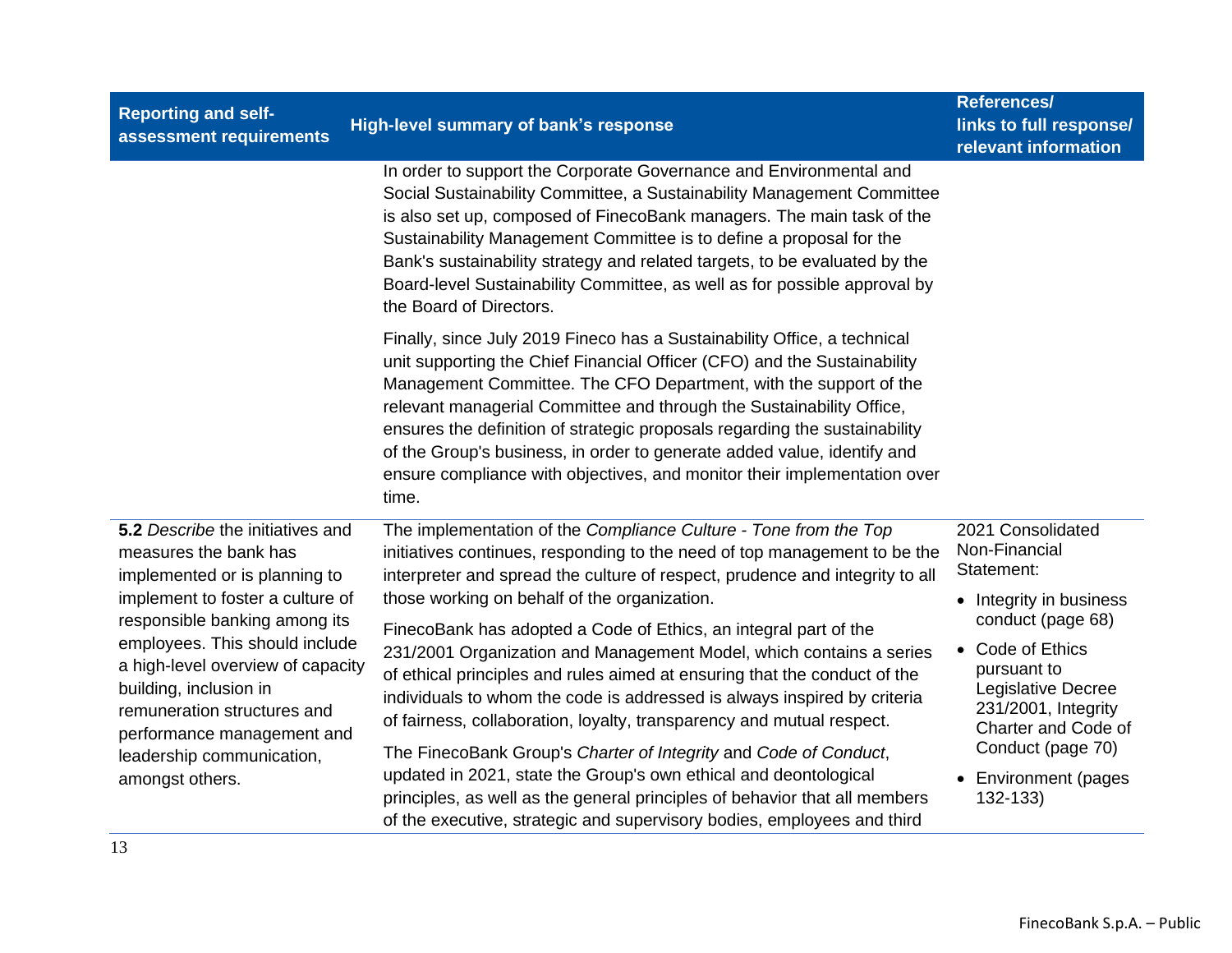| <b>Reporting and self-</b><br>assessment requirements                                                         | High-level summary of bank's response                                                                                                                                                                                                                                                                                                                                                                                                                                               | <b>References/</b><br>links to full response/<br>relevant information                    |
|---------------------------------------------------------------------------------------------------------------|-------------------------------------------------------------------------------------------------------------------------------------------------------------------------------------------------------------------------------------------------------------------------------------------------------------------------------------------------------------------------------------------------------------------------------------------------------------------------------------|------------------------------------------------------------------------------------------|
|                                                                                                               | parties must abide by, with the aim, among others, of supporting the<br>Group's commitment to sustainability issues. These policies are<br>complemented by other sustainability commitment documents (e.g.,<br>Human Rights Commitment, Environmental Policy, Energy Consumption<br>Containment Policy).                                                                                                                                                                            | 2022 Remuneration<br>Policy and Report:<br>• CEO and General<br><b>Manager Scorecard</b> |
|                                                                                                               | Based on the ESG Objectives Plan and the identified environmental<br>targets, the Bank has integrated specific sustainability goals into the<br>Scorecard linked to the CEO and DG's short- and long-term incentive<br>system, including: expanding the ESG product range; 100% of new funds<br>placed on the platform with ESG rating; improving Fineco's<br>environmental performance; maintaining high customer satisfaction rate;<br>maintaining high employee engagement, etc. | 2022 (page 37);<br>• 2021-2023 Long<br><b>Term Incentive Plan</b><br>(LTI) (page 44)     |
|                                                                                                               | Since 2021, training activities aimed at Fineco employees and financial<br>advisors have been launched, focusing on the concept of sustainability,<br>the declination of sustainability issues in Fineco, and the environmental<br>awareness of employees in the context of the implementation of an<br>Environmental Management System under the EMAS Regulation.                                                                                                                  |                                                                                          |
| 5.3 Governance Structure for<br>Implementation of the<br><b>Principles</b>                                    | The governance structure for implementing the principles coincides with<br>the sustainability governance structure indicated in Section 5.1.                                                                                                                                                                                                                                                                                                                                        | 2021 Consolidated<br>Non-Financial<br>Statement:                                         |
| Show that the bank has a<br>governance structure in place<br>for the implementation of the<br>PRB, including: |                                                                                                                                                                                                                                                                                                                                                                                                                                                                                     | • Sustainability<br>Governance (page<br>18)                                              |
| a) target-setting and actions to<br>achieve targets set                                                       |                                                                                                                                                                                                                                                                                                                                                                                                                                                                                     |                                                                                          |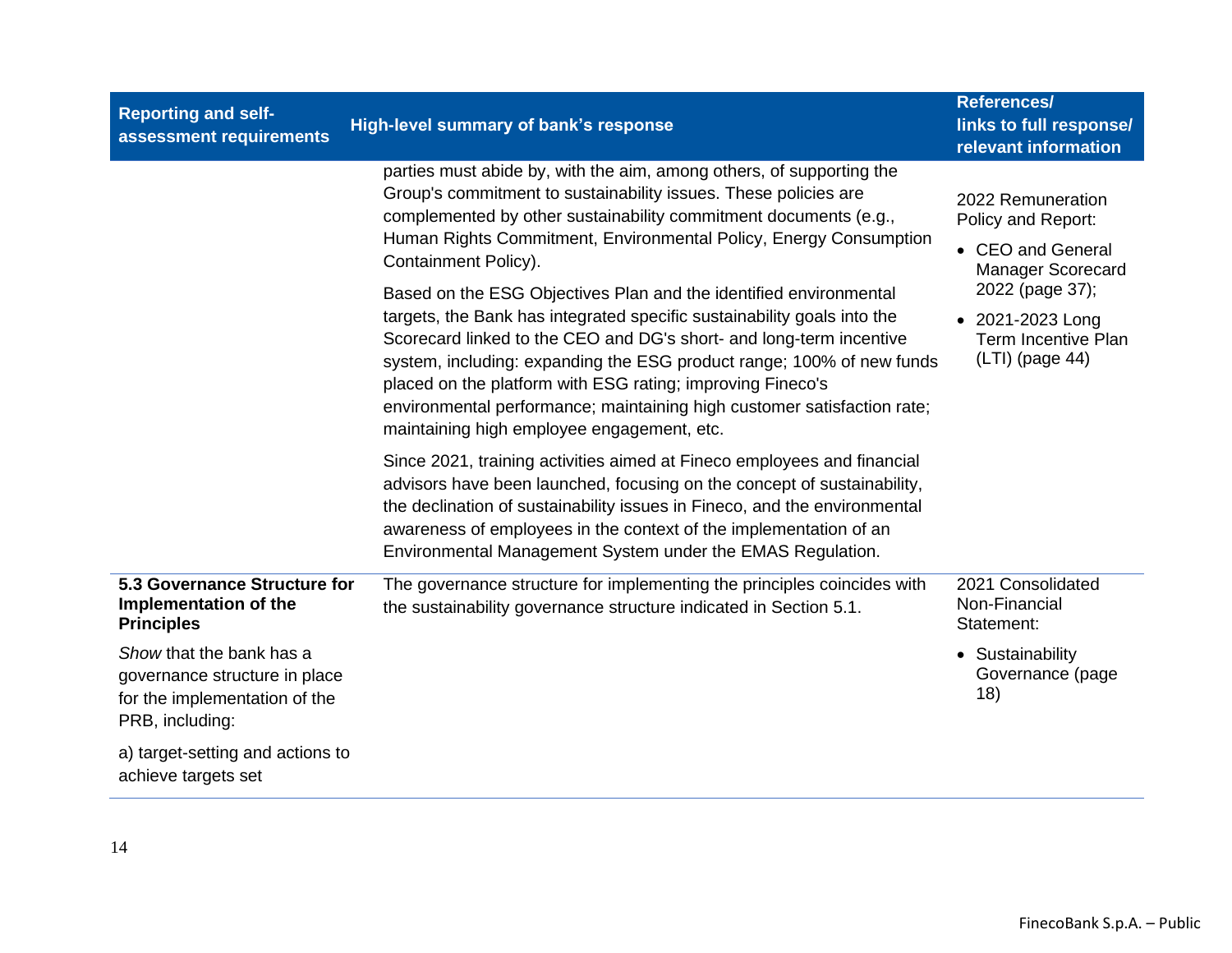# **Reporting and self-**

## **assessment requirements High-level summary of bank's response**

**References/ links to full response/ relevant information**

b) remedial action in the event of targets or milestones not being achieved or unexpected negative impacts being detected.

#### **Please provide your bank's conclusion/ statement if it has fulfilled the requirements regarding Governance Structure for Implementation of the Principles.**

Fineco has established a robust Sustainability governance with propositional functions, regarding both sustainability plans, goals and procedures and monitoring of the implementation of the defined goals.

#### **Principle 6: Transparency & Accountability**

We will periodically review our individual and collective implementation of these Principles and be transparent about and accountable for our positive and negative impacts and our contribution to society's goals.

| 6.1 Progress on Implementing<br>the Principles                                                                                          | In 2021, FinecoBank carried out numerous activities to pursue the<br>integration of environmental and social sustainability principles within its<br>business and operations management choices. The 2020-2023             | 2021 Consolidated<br>Non-Financial<br>Statement:                                     |
|-----------------------------------------------------------------------------------------------------------------------------------------|----------------------------------------------------------------------------------------------------------------------------------------------------------------------------------------------------------------------------|--------------------------------------------------------------------------------------|
| Show that the bank has<br>progressed on implementing the                                                                                | sustainability goals were integrated with the targets of the 2021-2024<br>Environmental Program.                                                                                                                           | • Methodological note<br>$(pages 6-7)$                                               |
| six Principles over the last 12<br>months (up to 18 months in your<br>first reporting after becoming a<br>signatory) in addition to the | This first reporting provides an overview of the main achievements in<br>Fineco's implementation of the Principles for Responsible Banking.<br>For a proper representation of the Group's activities, performance, results | • Sustainable<br><b>Development Goals</b><br>and 2020-2023 ESG<br>Plan (pages 34-43) |
| setting and implementation of<br>targets in minimum two areas<br>(see 2.1-2.4).                                                         | and impacts produced with respect to the main sustainability issues,<br>Fineco publishes annually the Consolidated Non-Financial Statement,<br>prepared in accordance with Articles 3 and 4 of Legislative Decree          | • External initiatives<br>(page 44)                                                  |
| Show that the bank has<br>considered existing and<br>emerging international/regional                                                    | 254/2016, in compliance with the GRI Standards and taking into<br>consideration the GRI's "Financial Services Sector Disclosures".                                                                                         |                                                                                      |